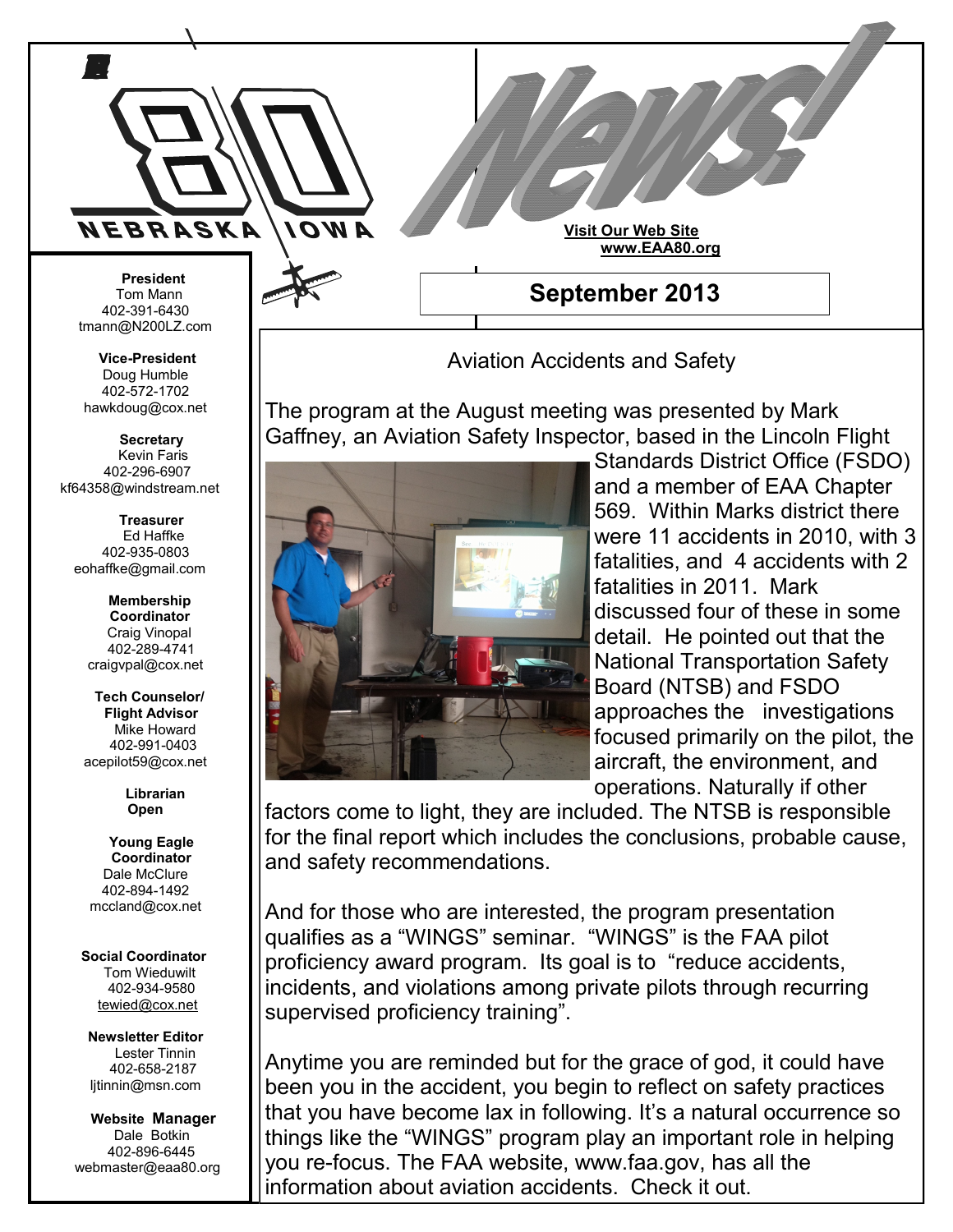Statistics:

- In 2010 GA had 1,436 accidents, in 2011 there were 1450..
- In 2010 GA had 1,435 accidents for a rate of 6.87 per 100,000 flight hours.
- As of 12/31/2010 there were 687,042 active male pilots and 42,088 female pilots..

\_\_\_\_\_\_\_\_\_\_\_\_\_\_\_\_\_\_\_\_\_\_\_\_\_

\_\_\_\_\_\_\_\_\_\_\_\_\_\_\_\_\_\_\_\_\_\_\_\_\_\_\_

**The next meeting is scheduled for Monday, September 9, 2013. The program will be Bob Cartwright speaking about his RV-7.**

# **August 2013 Meeting Minutes**

The meeting was called to order by President Tom Mann at 19:00. There were 36 members and 5 guests. A motion was made and the minutes of the July meeting were accepted.

### **Committee Reports**

\_\_\_\_\_\_\_\_\_\_\_\_

**Membership Coordinator:** None.

**Tool Committee:** Doug Humble reported all tools are accounted for.

**Treasurers Report:** Treasurer Ed Haffke was absent and n report was given.

**Young Eagles:** The YE event July 13 at Millard airport resulted in 23 kids being flown. Next event September 8, 2013.

**Tech Counselor/Fly out:** Nothing new.

**Flight Advisor:** None.

# **Social Coordinator TW:**

 Christmas party will be Friday, December 13th at Arbor Hall for \$30 per head.

- A summer picnic will be held at KPMV (Plattsmouth Airport) on September 8 in conjunction with the Young Eagles rally being held. The main course will be provided. Bring a salad or desert if you wish.
- Wahoo hangar still needs some work. A work day will be set up this fall when it is cooler.



# **Social Coordinator—TW**

#### **Builders Reports:**

- Bob Cartwright has his RV-7 back from the paint shop.
- Jim Hewitt is working the punch list on completion of his RV-8.
- Dale Botkin is converting his RV-7A to an RV-7.
- Stan Aarhus has completed the tail feathers of his RV-3A.
- Mike Howard reports he shipment of the wing kit for RV-12 is eight weeks late. Mike reports E-Mag now has as ignition system for six cylinder Lycoming engines.

**Old business:** Wahoo hangar needs a work day scheduled.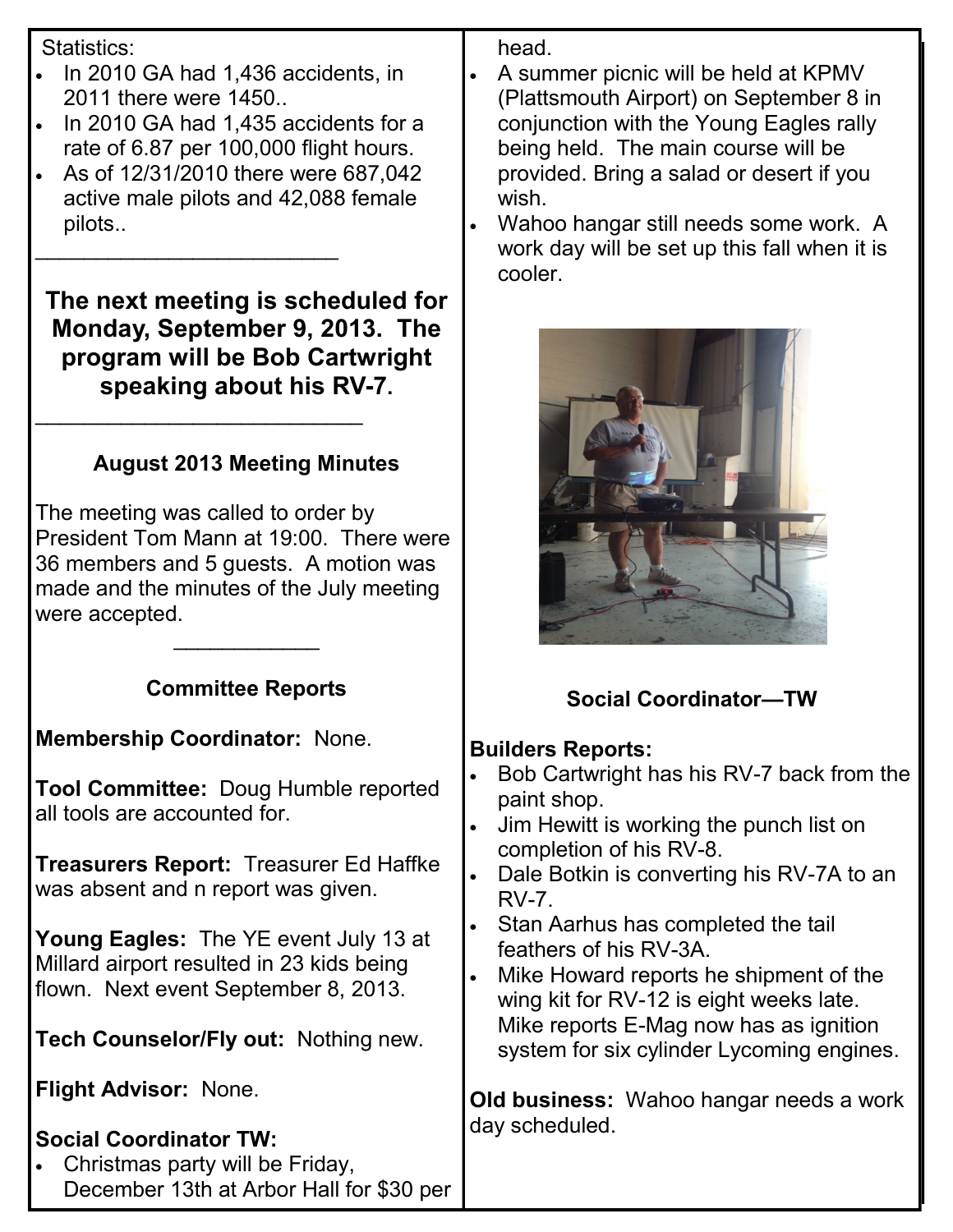#### **New Business:**

- TW thanked Rick and Nancy Jacobsen for their Oasis in the middle of Oshkosh.
- Tom Mann attended a presentation on spins at IAC Chapter 80.

**Raffle:** Jon Breeze won the 50/50 raffle.

**Program:** FAA Aviation Safety Inspector Mark Gaffney gave a presentation on Nebraska aviation accidents which is covered at the beginning of the newsletter.

**Website:** www.eaa80.org

The meeting adjourned at 20:40

\_\_\_\_\_\_\_\_\_\_\_\_\_\_\_\_\_\_\_\_\_\_\_\_\_\_\_

Kevin Faris, Secretary

## **August Young Eagles Update**

The August rally was held on the 10th and we flew 21 kids. Thanks again to the pilots, and ground crew help.

\_\_\_\_\_\_\_\_\_\_\_\_\_\_\_\_\_\_\_\_\_\_\_\_\_\_\_\_\_

# **An ICON In General Aviation Dies**

Paul Poberezny Dies at 91.One of the great heroes of general aviation died on August 22, 2013. Poberezny inspired thousands of people to build and fly their own airplanes



The Air Venture 2013 Kit Aircraft Grand Champion is a Legacy Lancair built by Jay Sabot of Connecticut. Jay ordered his kit in 2003 and completed it in 2009. He won the



Bronze Lindy in 2011 and took home the big prize this year.



*\_\_\_\_\_\_\_\_\_\_\_\_\_\_\_\_\_\_\_\_\_\_\_\_\_\_\_* **Plattsmouth Municipal Airport (PMV)**

FLY-IN BREAKFAST Sept. 8, 2013 8 am to 1 pm PUBLIC INVITED BREAKFAST BY EAGLES F.O.E. 365 PILOTS OF ARRIVING AIRCRAFT EAT FOR FREE

**YOUNG EAGLES FLIGHTS 9 am to 1 pm (FREE TO CHILDREN 8-17) PROVIDED BY EAA CHAPTER 80 OMAHA**

Plattsmouth Municipal Airport 411 Church Road Plattsmouth, NE 68048 402-298-8468